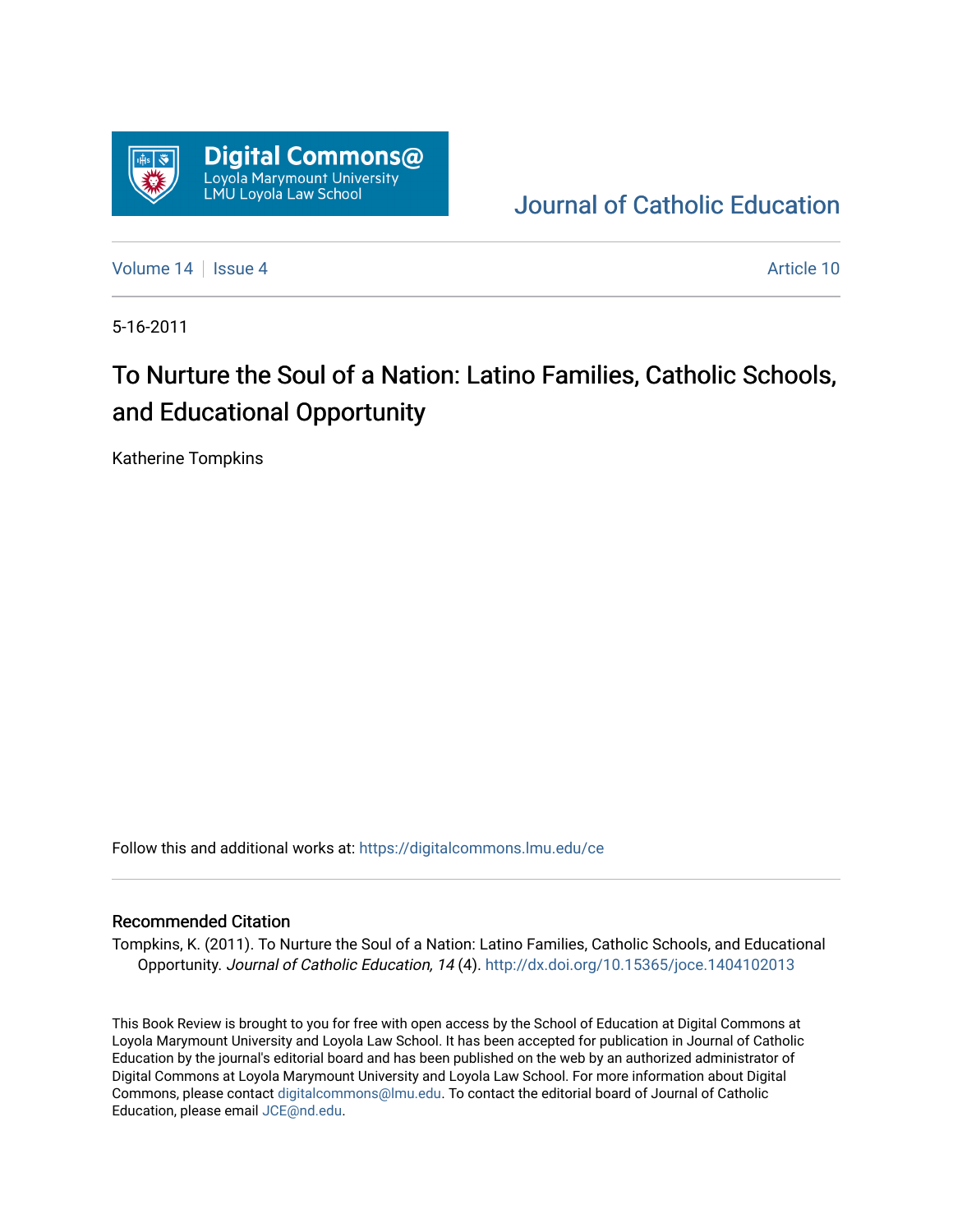## **To Nurture the Soul of a Nation: Latino Families, Catholic Schools, and Educational Opportunity**

The Norte Dame Task Force on the Participation of Latino Families and Children in Catholic Schools Alliance for Catholic Education Press, 2009 \$20.00, 128 pages

*Reviewed by Katherine Tompkins*

As the Latino population in the United States continues to grow, the national need to educate minority children has escalated to dire importance. With an expected projection of 1.2 million Latino children entering kindergarten by 2020, the potential for Catholic schools to meet this demand is significant. In *To Nurture the Soul of a Nation: Latino Families, Catholic Schools, and Educational Opportunity*, the Notre Dame Task Force addresses the challenges Catholic schools face in their ability to assist with tuition, to create an attractive environment, and to market themselves to Latino families effectively. Through a series of developmental opportunities and key recommendations, the authors offer a new approach for Catholic schools aiming to serve the Latino community, and how the Alliance for Catholic Education (ACE) and the Institute for Educational Initiatives (IEI) look to have a role in making it possible.

The authors outline that within the last 40 years the Latino community has expanded to comprise the largest minority group in the United States, with the number of Latino students in American schools more than tripling since 1972. Children of these families tend to live within low-income, ethnically segregated areas, and, in turn, attend underprivileged schools that do little to aid the students' growth in an English-dominated society. However, research has consistently confirmed the ability of Catholic schools to close the achievement gap for urban young people successfully: throughout history "no system of schools—charter, private, or public—has demonstrated such proven effectiveness for children most vulnerable to unsatisfactory schooling" (p. 9). Yet, only 3% of school-age children attend Catholic schools, according to the Notre Dame Task Force findings. If the Catholic schools want to serve the Latino community and fill the 691,000 seats that were empty during the 2007- 2008 school year, a new direction is crucial.

Over the course of a year the Notre Dame Task Force intensively studied

*Catholic Education: A Journal of Inquiry and Practice*, Vol. 14, No. 4, June 2011, 510-512 © Trustees of Boston College.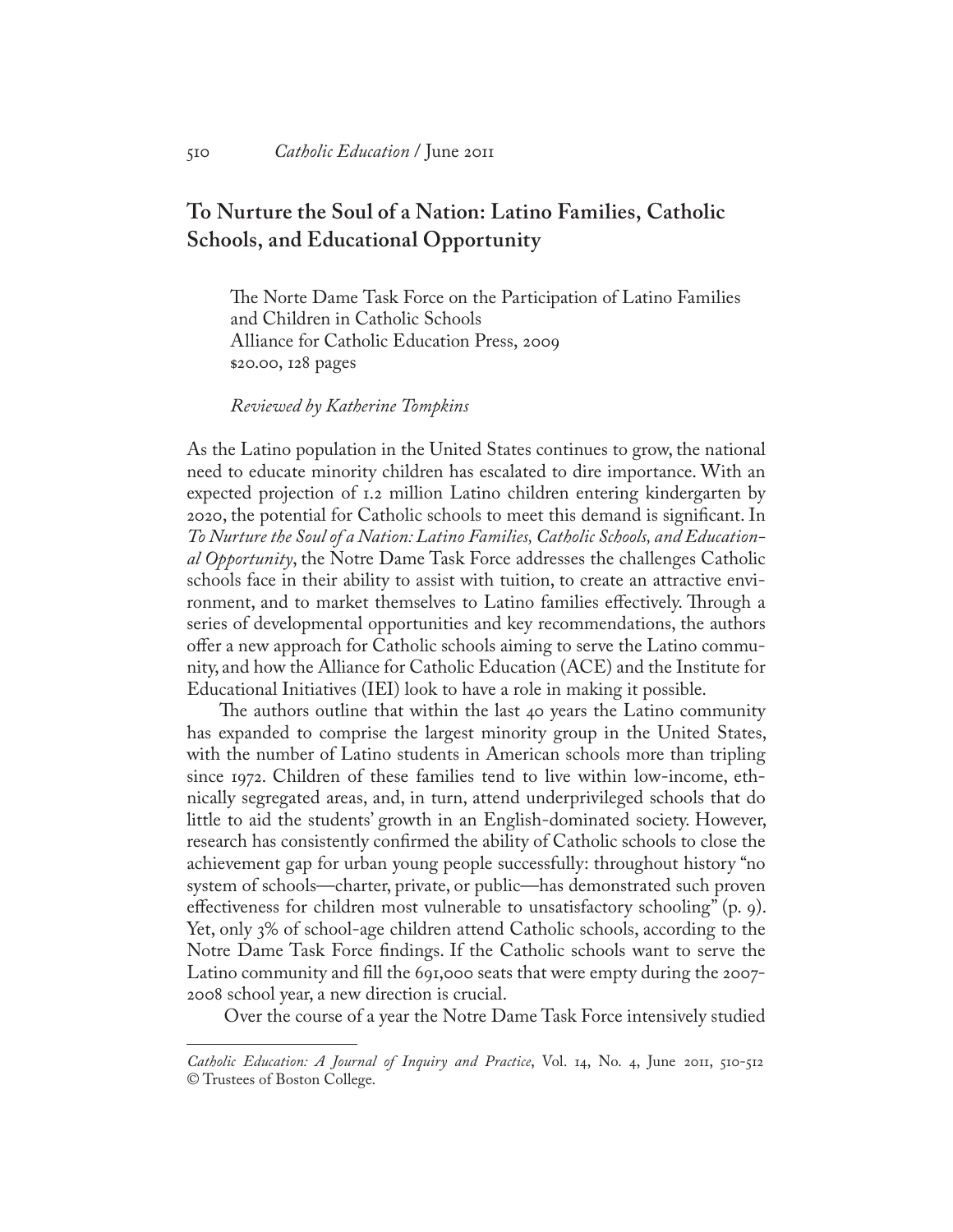Latino involvement in Catholic education. As a result, they found the primary concern of low-income families to be the tuition attached to attending a Catholic institution. While financial aid is frequently made available to Latino families, the substantial cost is still prohibitive. Additionally, those students who are in the Catholic school system find the cost to be the biggest challenge, as the price continues to increase. With this in mind, the authors suggest making Catholic education affordable and accessible through the assistance of diocesan and civic leaders, and with the help of ACE and IEI. Dioceses should aggressively seek opportunities to expand and promote tuition assistance through established endowments from potential benefactors within the Catholic community. Civic leaders, in partnership with Catholic higher education, should pursue investments from stakeholders in order to strengthen local scholarship funds. Lastly, ACE and IEI propose to develop the strategies necessary to creating such a partnership between foundations and philanthropists to give Latino students the advantage of a Catholic school experience.

While tuition is a frequent cause for concern when parents make the decision to send their child to a Catholic school, the Notre Dame Task Force found they also express a feeling of disconnect with the school. Culture and religion have a powerful influence on Latinos; for example, Mexican-American students strongly identify with Our Lady of Guadalupe. This is one aspect that many Catholic schools serving immigrant families lack—a connection with student culture. Just as a retailer tailors to the needs of a consumer to make a guaranteed sale, Catholic schools should tailor to the needs of their students in order to maintain enrollment successfully. The Notre Dame Task Force suggests making tangible changes within the school, such as instituting religious Latino icons, employing more Latino teachers, and utilizing an abundance of murals and artwork that reflect Latino culture and values. Given these recommendations, ACE and IEI aim to develop a "portable school cultural model" that connects with the Latino community and encourages an investigation of a worldview modeled by service and social justice. These physical alterations within the school, in conjunction with the exploration of the Latino culture through an ethical standpoint, cater to the Latino students in a way they need it most.

 Through the study conducted by the Notre Dame Task Force, researchers found Latino families are often uninformed about Catholic schools, including the application process, the services they provide, and their ability to serve immigrant children. Thus, the last recommendation for reaching the Latino community is an effective marketing strategy that recruits more students and